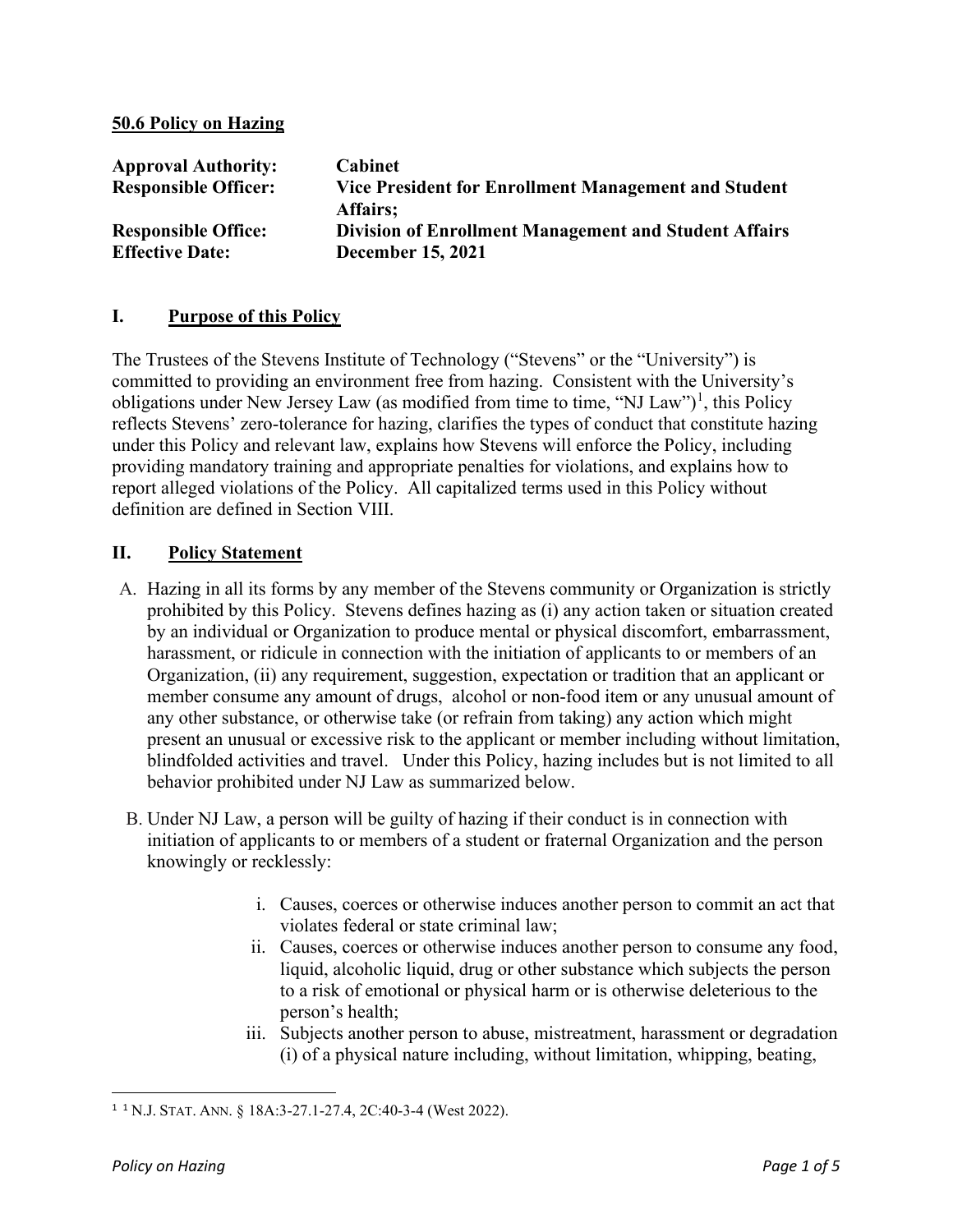branding, excessive calisthenics, or exposure to the elements or (ii) of a mental or emotional nature including, without limitation, activities adversely affecting the mental or emotional health or dignity of the individual, sleep deprivation, exclusion from social contact or conduct that could result in extreme embarrassment or (iii) of a sexual nature, or

- iv. Subjects another person to any other activity that creates a reasonable likelihood of bodily injury to the person.
- C. This Policy sets forth expectations for all members of the Stevens community, all Organizations and for non-community members visiting the Stevens campus or participating in Stevens' programs. It applies to conduct that occurs on Stevens' campus including, without limitation, all fraternity and sorority activities and residences and facilities (regardless of whether such residences or other facilities are owned or operated by Stevens), and to all programs and activities sponsored by Stevens, even if such program or activity takes place off-campus.
- D. Any reasonable and customary athletic, law enforcement, or military training, contests, competitions, or events organized by the University shall not be considered hazing.
- E. Stevens' Student Life (undergraduate and graduate) and Athletics departments will provide information and mandatory training on this Policy to students each year. Each student is obligated to complete this training and to cooperate in all respects with Stevens' efforts to prevent hazing in accordance with this Policy.

#### **III. Reporting a Hazing Violation**

Given the potential seriousness of the risks presented by hazing, each member of the Stevens community (i.e., faculty, staff and students) and each Organization is obligated by this Policy to (a) report any known or suspected violation of this Policy to Stevens as soon as possible and (b) immediately report any emergency situation involving hazing to Campus Police.

In addition, any alumni, parent or other individual (whether or not directly connected with Stevens) may report a known or suspected violation of this Policy.

Reports under this Policy shall be directed to the Vice President for Enrollment Management and Student Affairs, the Vice President for Human Resources or the Director of Community Standards and Title IX Coordinator in the Office of Student Affairs. In addition, reports may be submitted through Stevens' EthicsPoint hotline on an identified or anonymous basis at (855) 277-4065 or on the EthicsPoint website

[https://secure.ethicspoint.com/domain/media/en/gui/31028/index.html.](https://secure.ethicspoint.com/domain/media/en/gui/31028/index.html)

Prompt reporting of hazing to Stevens and/or Campus Police will be considered by Stevens as a mitigating fact in any disciplinary process involving the reporter, and may be relevant under NJ Law to mitigate the likelihood of criminal prosecution for certain drug crimes.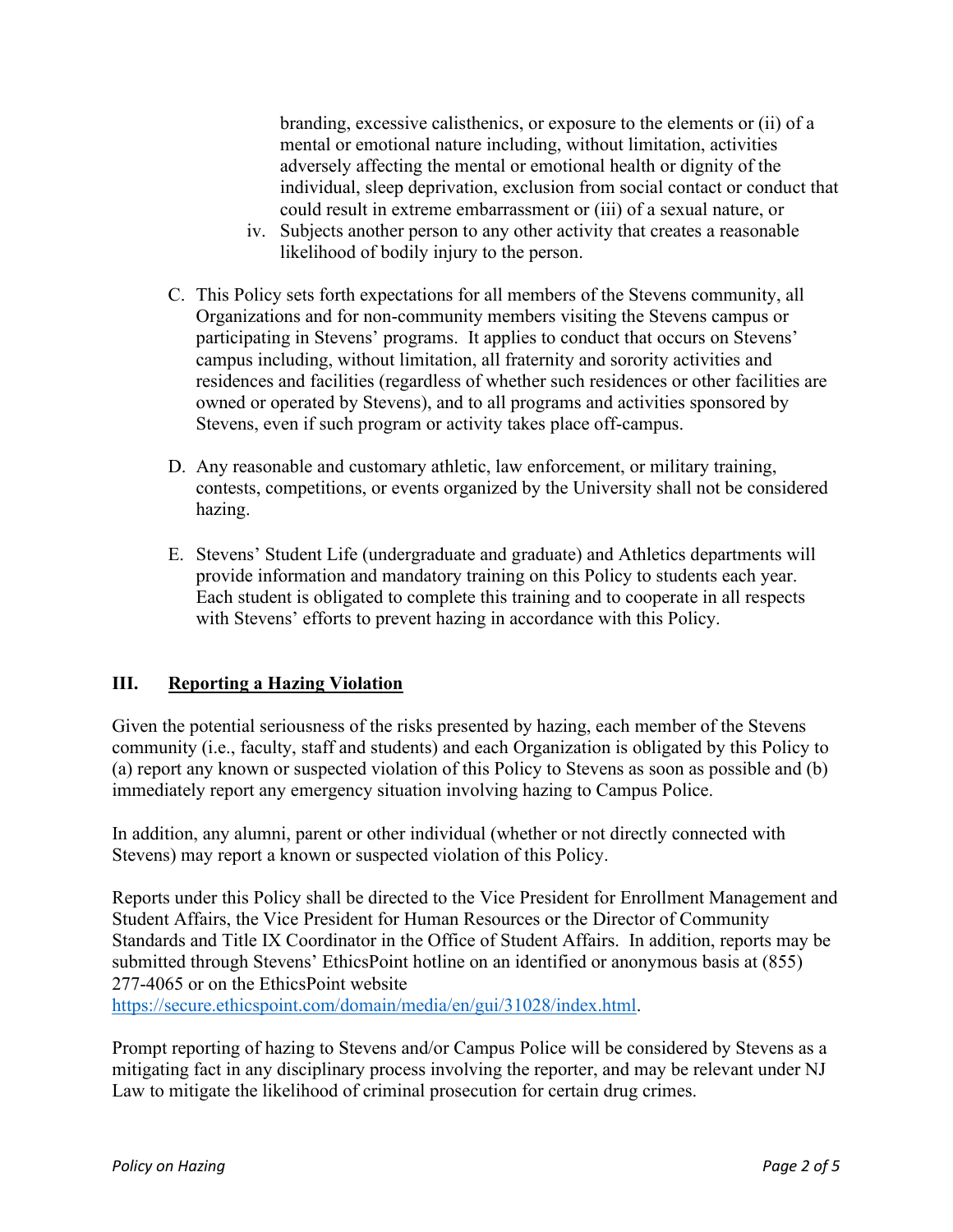Failure by any member of the University community or Organization to provide a timely report of suspected hazing may result in discipline and other consequences, including potential dismissal from University employment or expulsion.

### **IV. Enforcement of this Policy**

- A. Disciplinary Measures. Students, employees and Organizations who violate this Policy are subject to University disciplinary actions up to and including expulsion, termination or suspension. Any penalty imposed under this section shall be in addition to a penalty imposed for a violation of any other Stevens rule to which the violator may be subject. Disciplinary actions may include, without limitation, one or more of the following which may be imposed on an individual(s) or Organization or both:
	- i. The imposition of fines
	- ii. The withholding of diplomas or transcripts pending compliance with the rules or payment of fines;
	- iii. The rescission of permission for an Organization to operate on campus or to otherwise operate under the sanction or recognition of Stevens; and
	- iv. The imposition of probation, suspension, dismissal, or expulsion.

Disciplinary actions taken by Stevens under this Policy do not operate to diminish or replace the penalties available under federal, state and local laws.

- B. Investigation, Conclusion and Appeal. Allegations made under this Policy will be investigated by the Director of Community Standards and Title IX Coordinator in the Office of Student Affairs or the Associate Vice President of Human Resources, in consultation with Stevens Campus Police and the Office of General Counsel. Where the conduct under investigation constitutes a potential crime, Stevens Campus Police will forward all relevant information to appropriate law enforcement agencies, which may commence a concurrent investigation. The "preponderance of the evidence" standard will be used by Stevens in generating findings. Where a violation of this Policy is determined to have occurred, the University, via appropriate administrators, will impose disciplinary sanctions as described in this Policy. If the individual or Organization party to such investigation is dissatisfied with the findings and sanctions, the findings and sanctions may be appealed by the individual or Organization within 10 business days to the Vice President for Enrollment Management and Student Affairs or the Vice President for Human Resources, whose decision shall be final. The limited grounds for appeal are as follows: (1) new evidence is available that could affect the investigation but was unavailable at the time of the investigation; (2) procedural error(s) had a material impact on the fairness of the investigation; and  $(3)$  the sanction(s) imposed were grossly disproportionate to the violation committed. Dissatisfaction with the outcome of the investigation is not grounds for appeal.
- C. Interim Measures. The Director of Community Standards and Title IX Coordinator in the Office of Student Affairs or Associate Vice President of Human Resources, in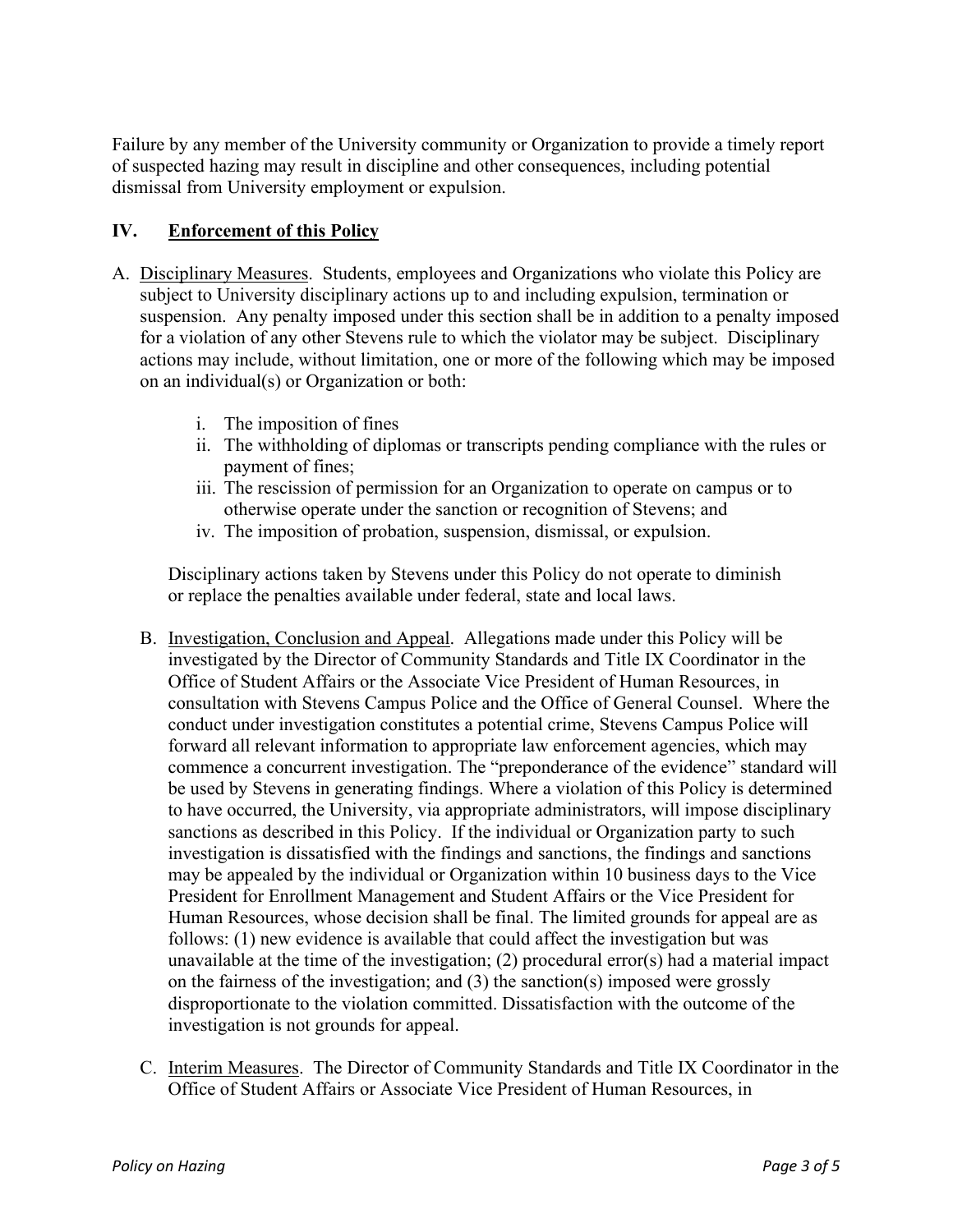consultation with Stevens Campus Police and the Office of General Counsel, will review the facts and circumstances of each allegation in deciding whether interim measures, such as changes to an individual or Organization's status or participation in an ongoing event or activity pending the outcome of the investigation, are appropriate. Such changes may include restriction from campus or participation in the event or activity until the allegation has been satisfactorily investigated and resolved.

## **V. Communication of this Policy**

This Policy will be published in Stevens' Policy Library and in the Student Handbook. In addition, a copy of this Policy will be distributed to each Organization at Stevens each academic year.

# **VI. Annual Hazing Report**

Stevens will maintain a report including information on all violations of this Policy and federal and State laws relating to Hazing which are reported to Stevens. This information will be retained by Stevens for five years. No report will include the personal identifying information of any individual.

Stevens will post to its public-facing website and announce to its community an annual report containing information on reported violations of this Policy twice each year as of January 1 and August 1. This report will (a) include information for the current year and four prior years (i.e., 5 years in total)<sup>[2](#page-3-0)</sup> and (b) include the date an individual or Organization was charged with a violation of law or this Policy and a general description of the violation, any investigation, findings, and penalties imposed by Stevens, and the date on which the matter was resolved.

#### **VII. Biennial Review**

The Division of Enrollment Management and Student Affairs will review this Policy and Stevens' overall hazing prevention program biennially to determine the program's effectiveness, implement necessary changes, and ensure that sanctions provided by the program are consistently enforced.

<span id="page-3-0"></span><sup>&</sup>lt;sup>2</sup> The first report, which will be published as of August 1, 2022, will include information concerning violations which have been reported to Stevens for the five years prior to January 1, 2022 to the extent Stevens has such information.